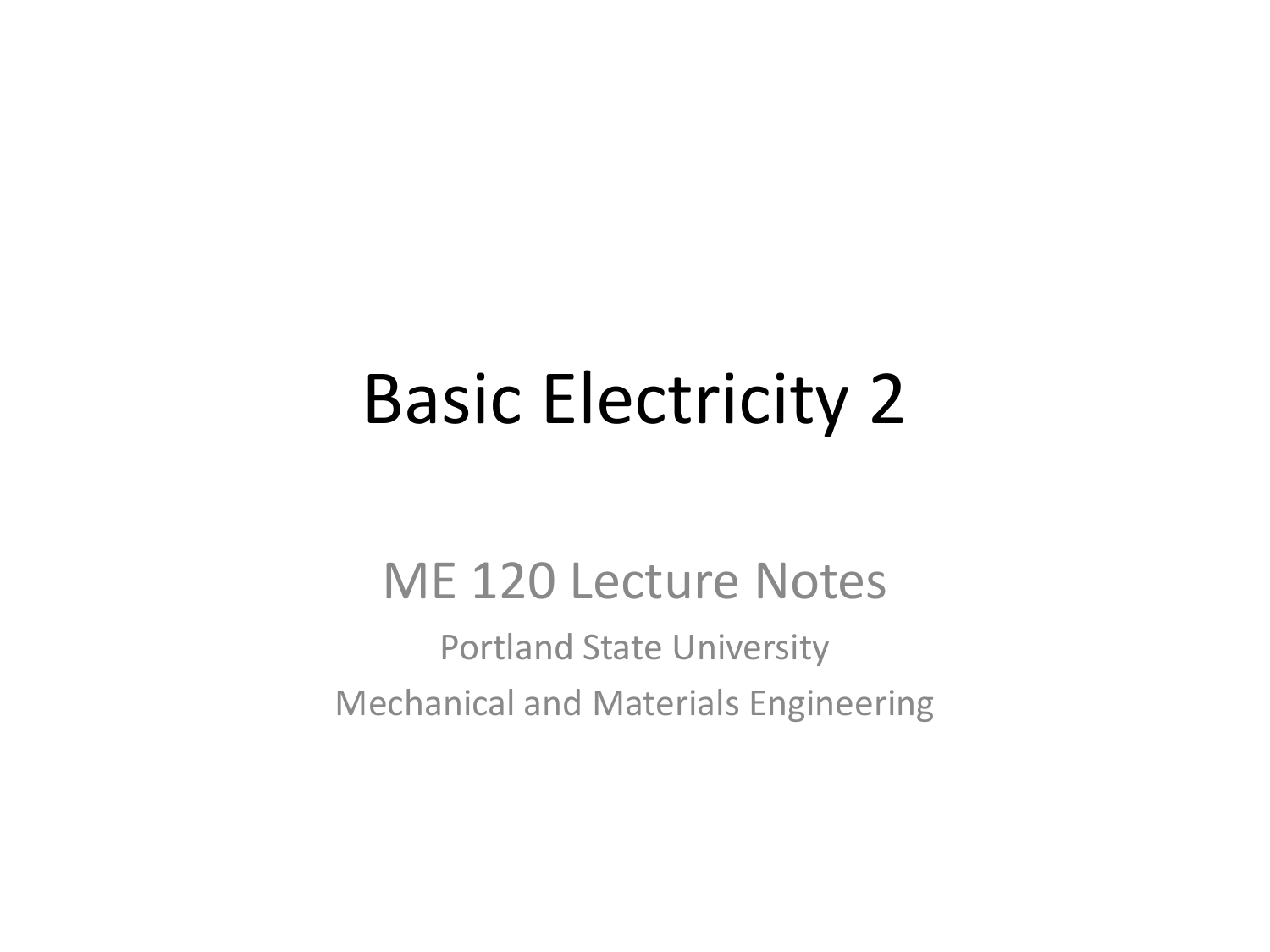# Learning Objectives

Successful completion of this module will enable students to

- Compute power dissipation in simple DC circuits, using Ohm's law
- Combine resistors in series to obtain one equivalent resistor
- Combine resistors in parallel to obtain one equivalent resistor
- Reduce resistor networks to an equivalent resistance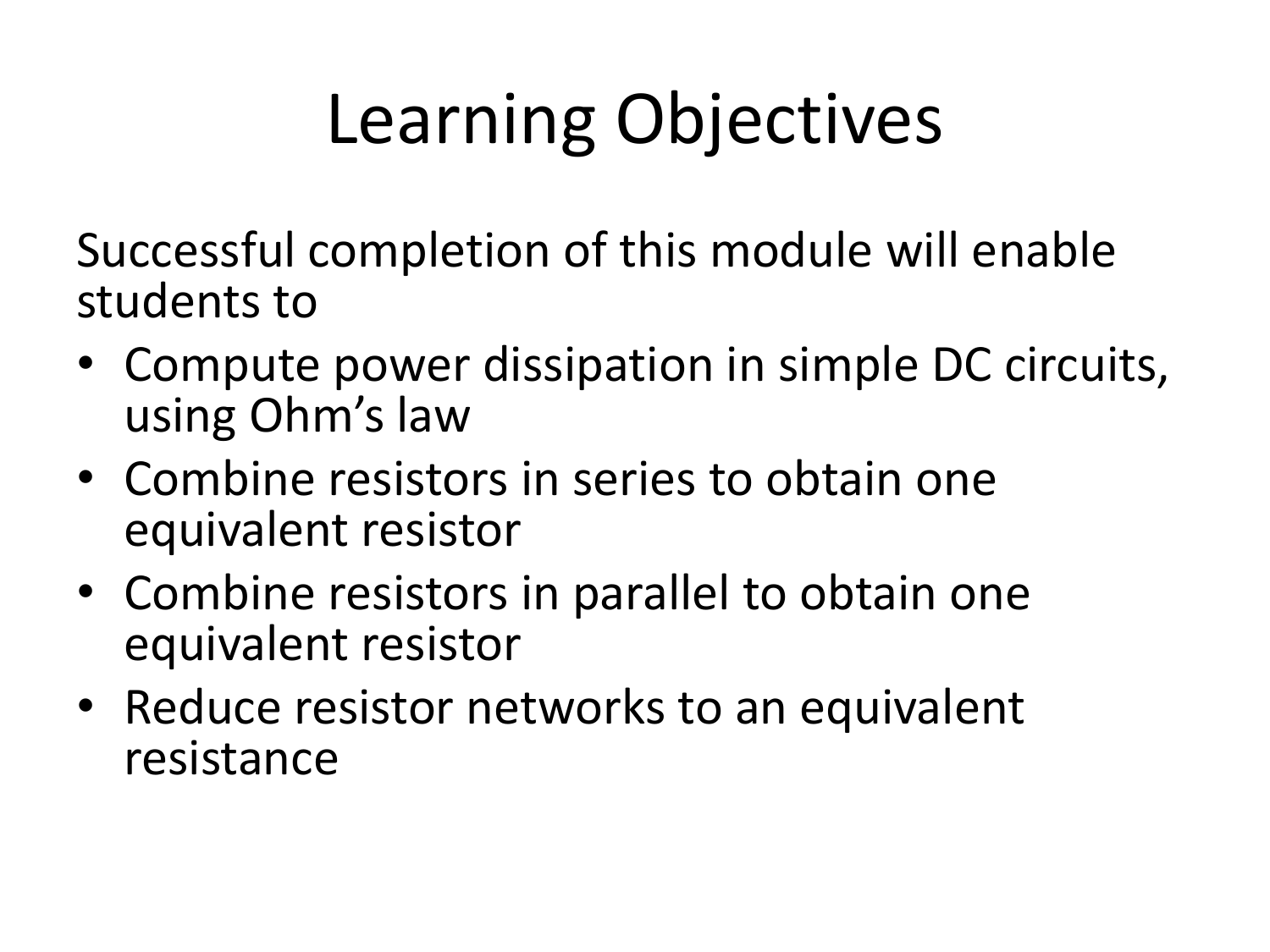## Review

Ohm's law relates voltage, current and resistance for the flow of current through a conductor.



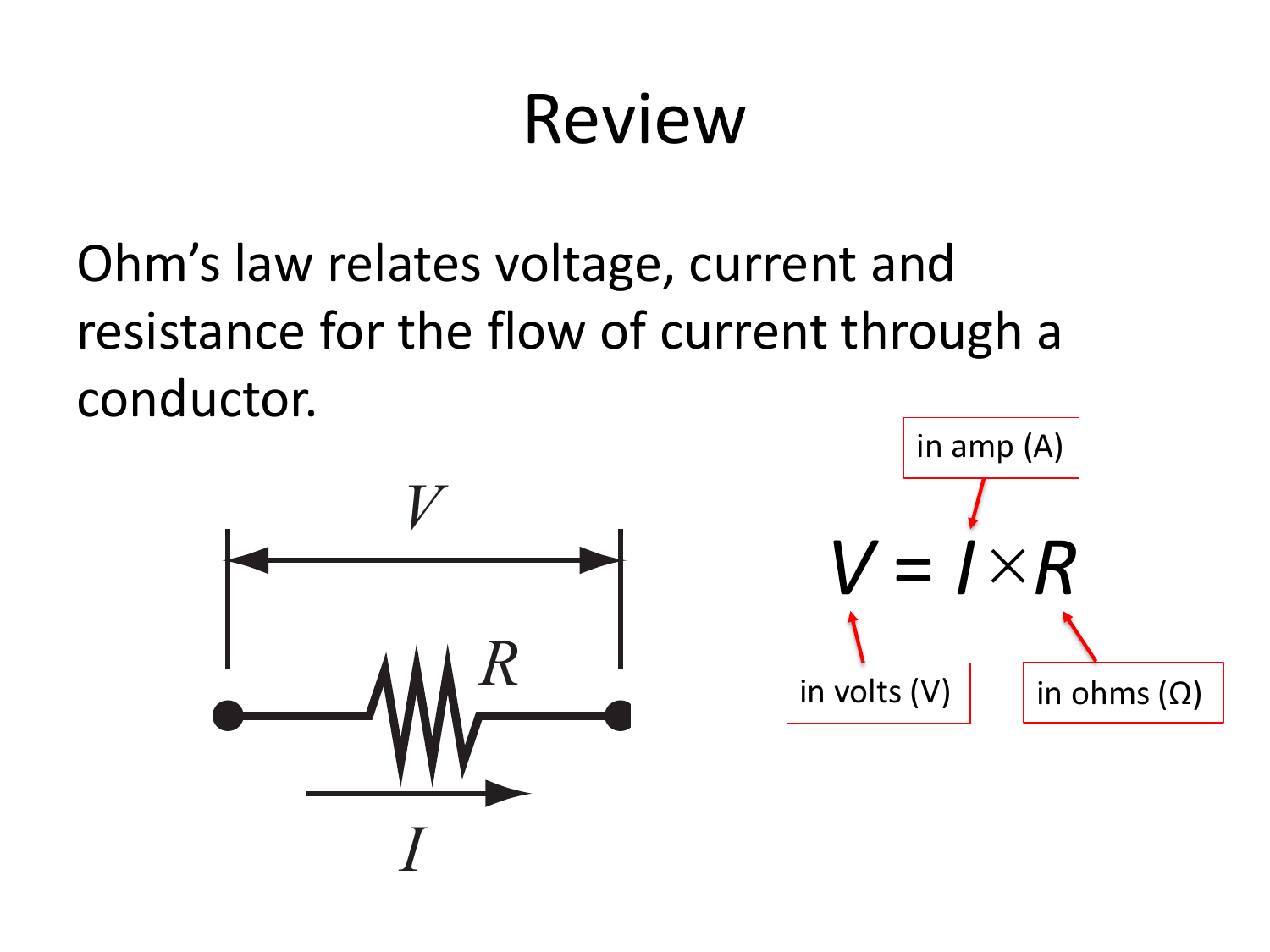## Definition

#### *Power:*

Power is the rate at which work is done. It is also the rate at which energy is expended. time time Energy in  $P = \frac{Work}{N} = \frac{Energy}{N}$ in joules (J) in seconds (s) in watts (W)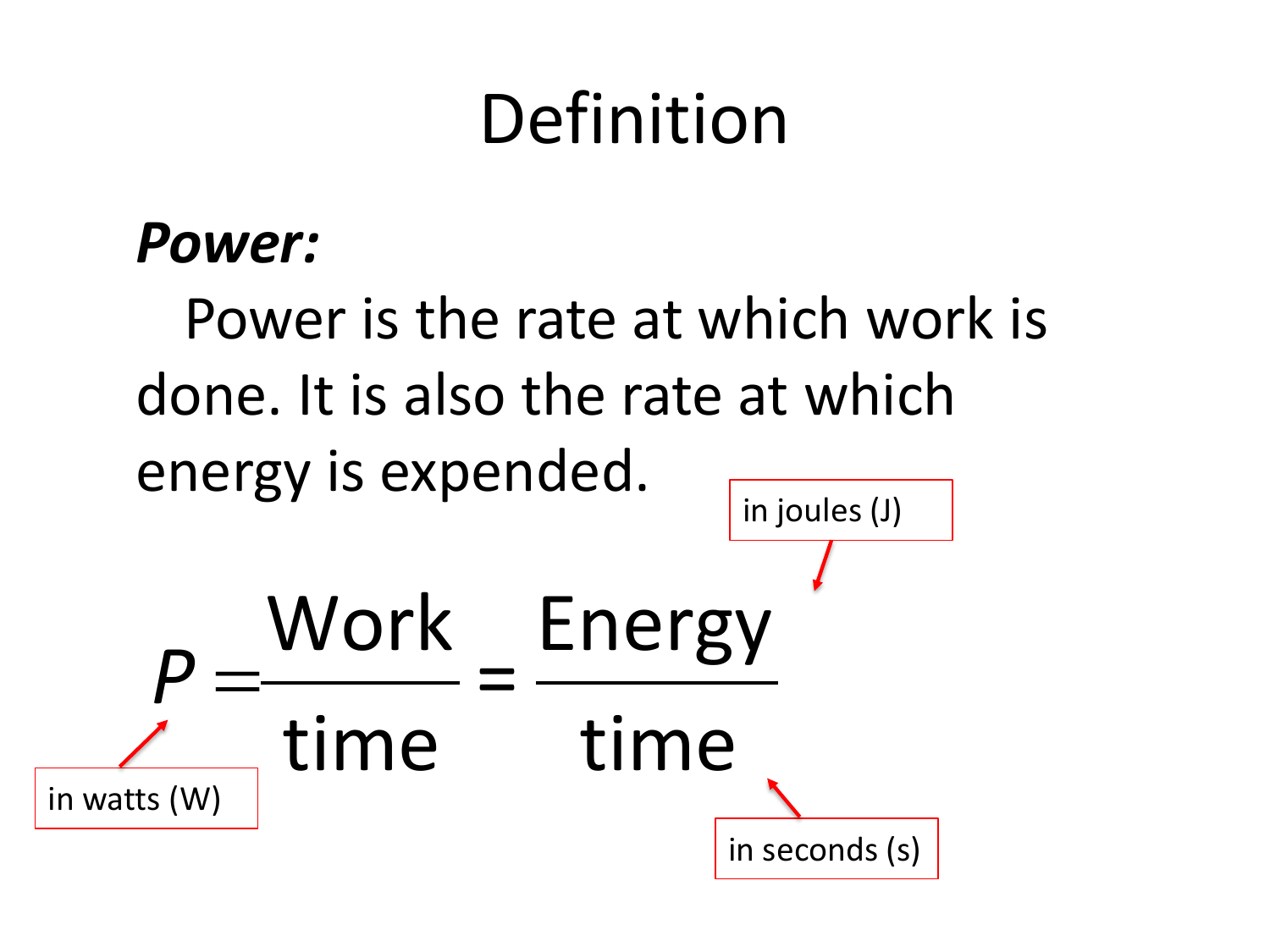### Power

#### For electrical current:



Using Ohm's Law:  $P = VxI = (IR)xI = I^2R$ *R*  $V^2$ *R*  $P = VxI = Vx - \frac{v}{2}$ 2  $=VxI=Vx-\frac{v}{r}$ 

Ohm's Law:  $V = I \times R$ *I = V / R*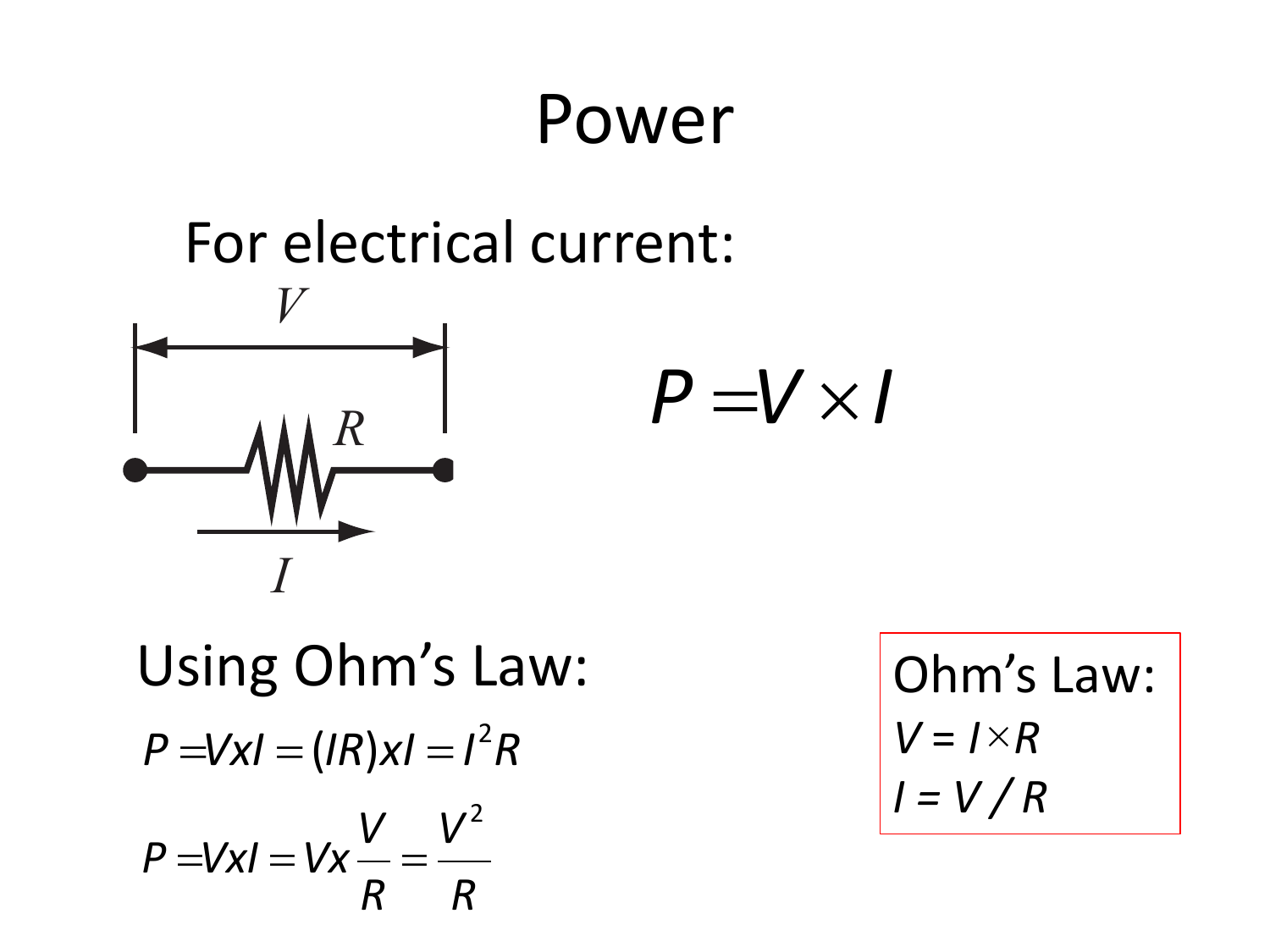## Power Limits

All electrical devices have limits on the power they can handle

Too much power consumption will cause a device to fail or "burn out"

We need to work within the power limits when we design equipment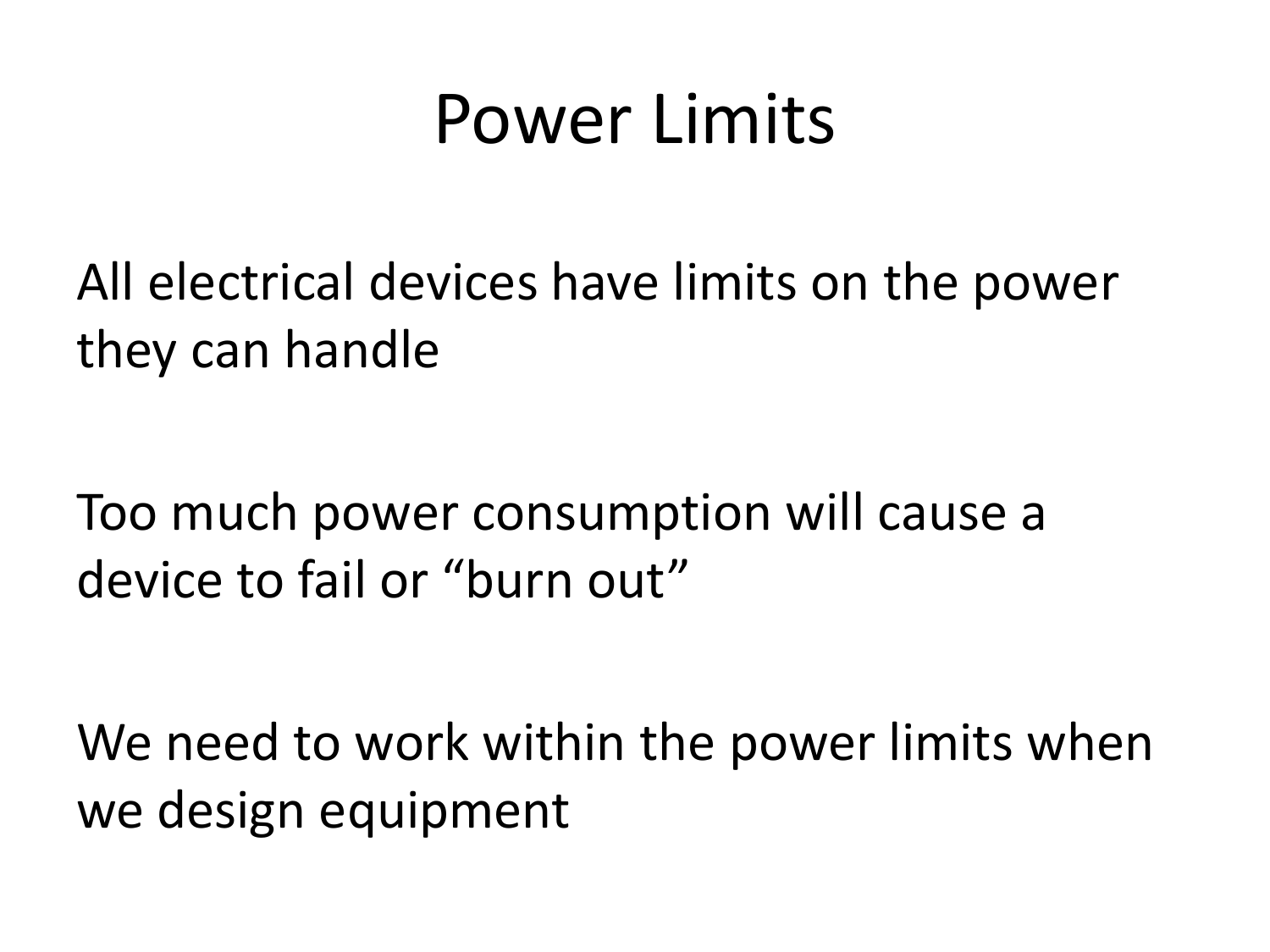# Characteristics of a light bulb



#### Given:

- Battery voltage:  $V_h = 1.5 V$
- Current going through the light bulb is  $I = 2A$

#### Find:

- What is R, resistance of light bulb
- What is P, power dissipated by the light bulb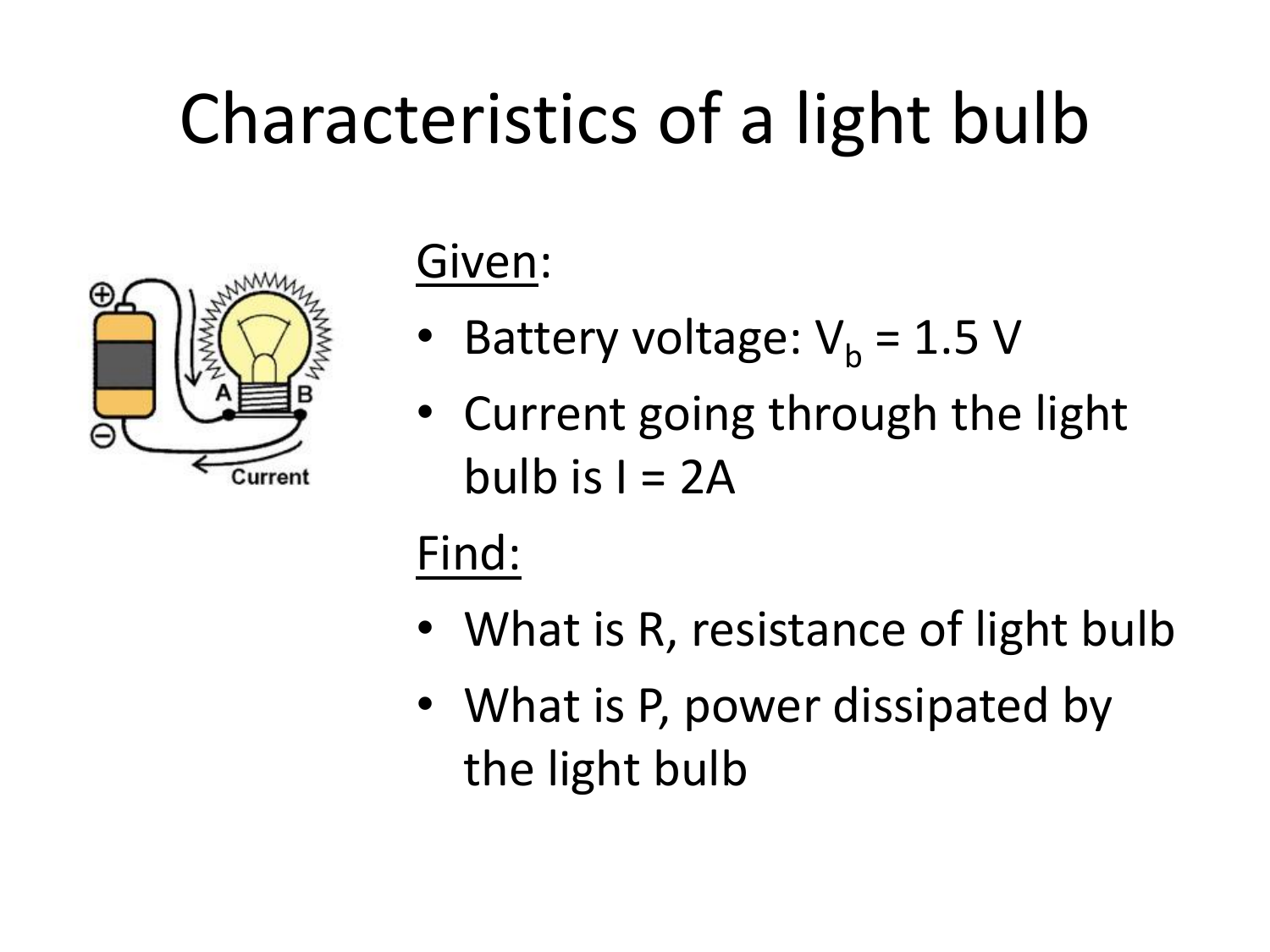# Characteristics of a light bulb



#### Given:

- Battery voltage:  $V_b = 1.5 V$
- Current going through the light bulb is  $I = 2A$



Results:

- $\rightarrow$  Resistance R = V<sub>b</sub> /I = 0.75 Ω
- $\rightarrow$  Power is P= V<sub>b</sub> I= 3W.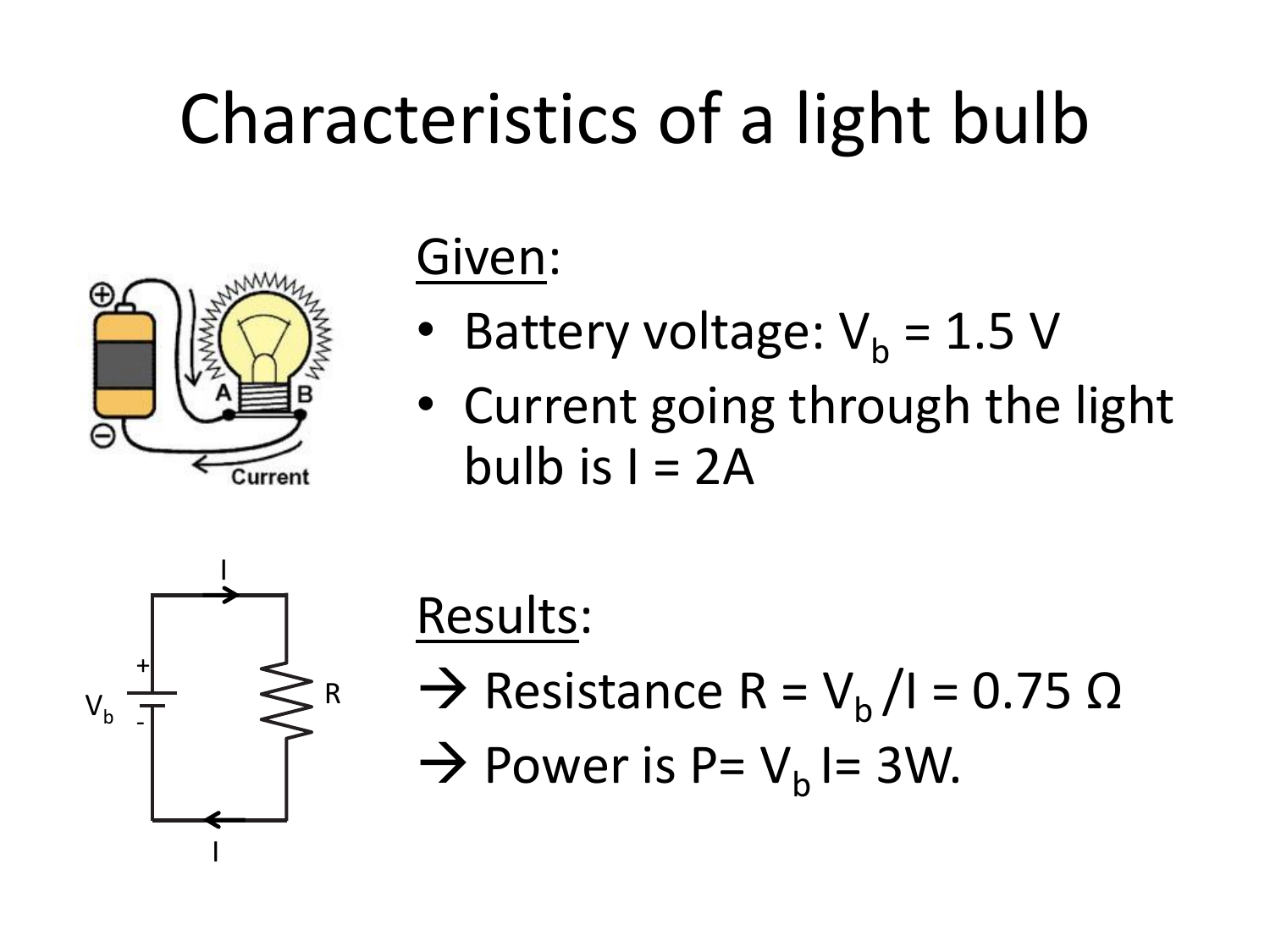## Two light bulbs







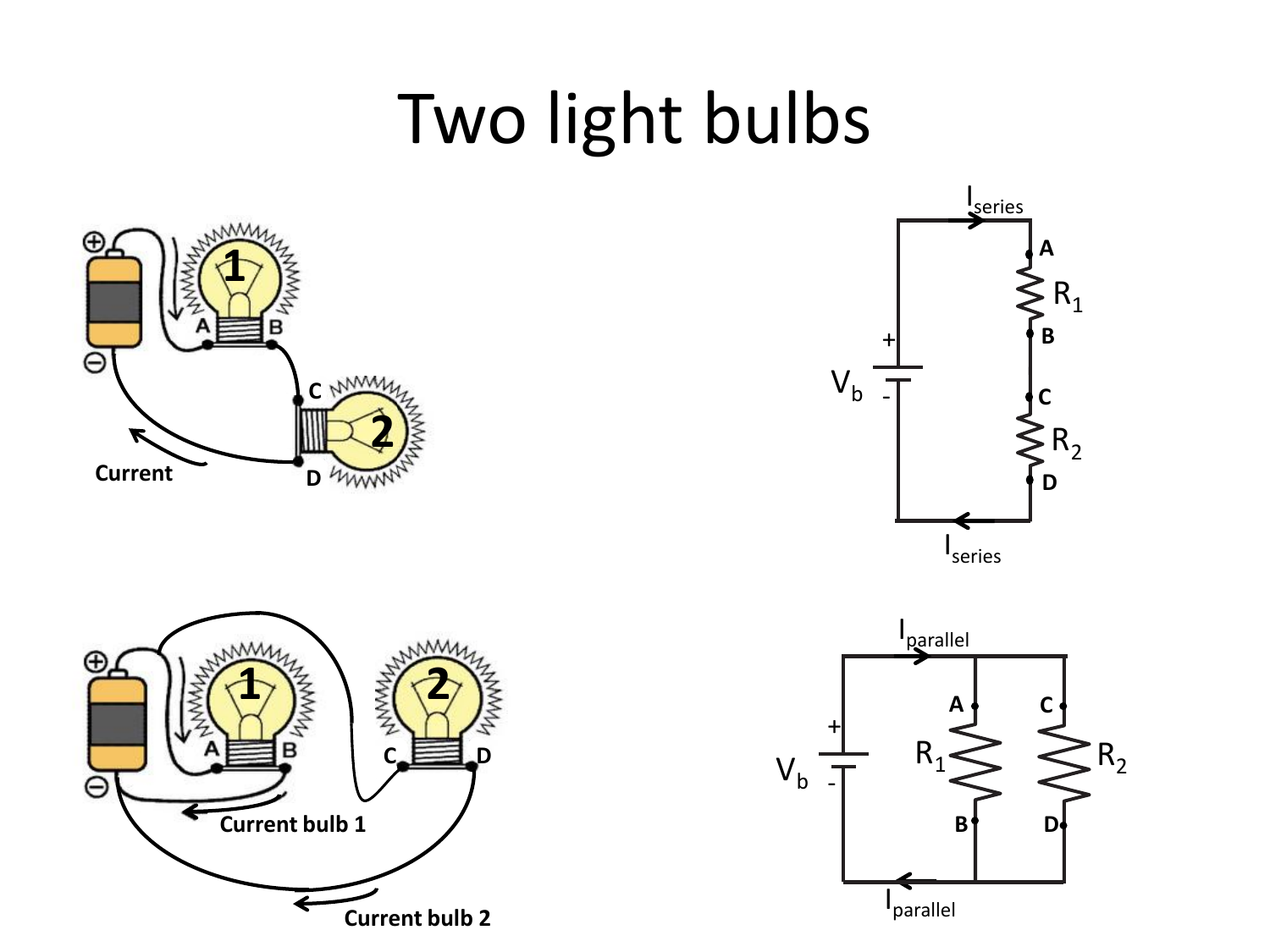## Equivalent Resistance

Most interesting and useful circuits are a combination of individual components

#### *Resistors in Series*

Resistors in series are equivalent to a single resistor having a resistance equal to the sum of the individual resistors.

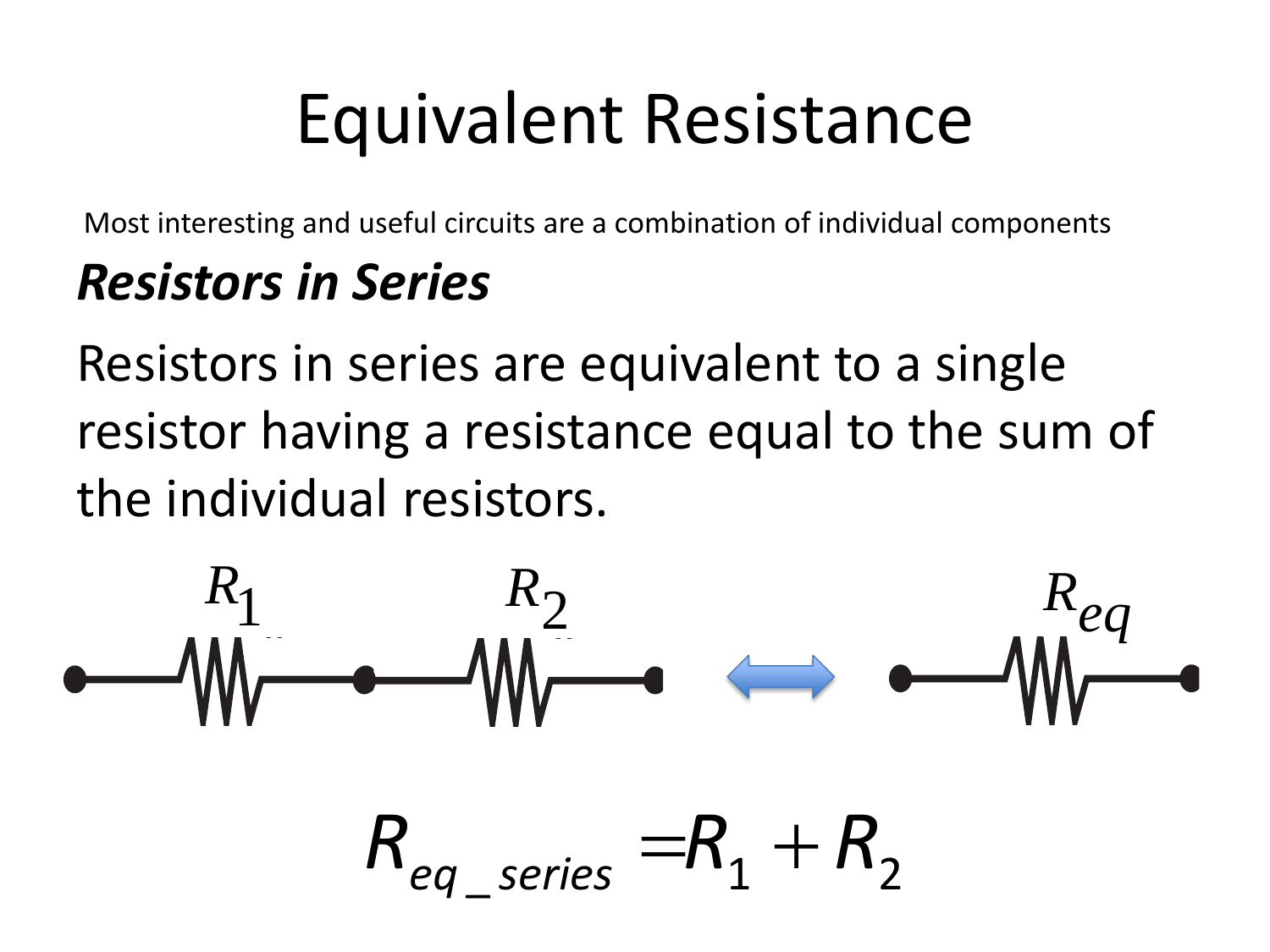# Equivalent Resistance

#### *Resistors in Parallel*

Resistors in parallel are equivalent to a single resistor having a value obtained by summing the inverse of the individual resistors. *V V*

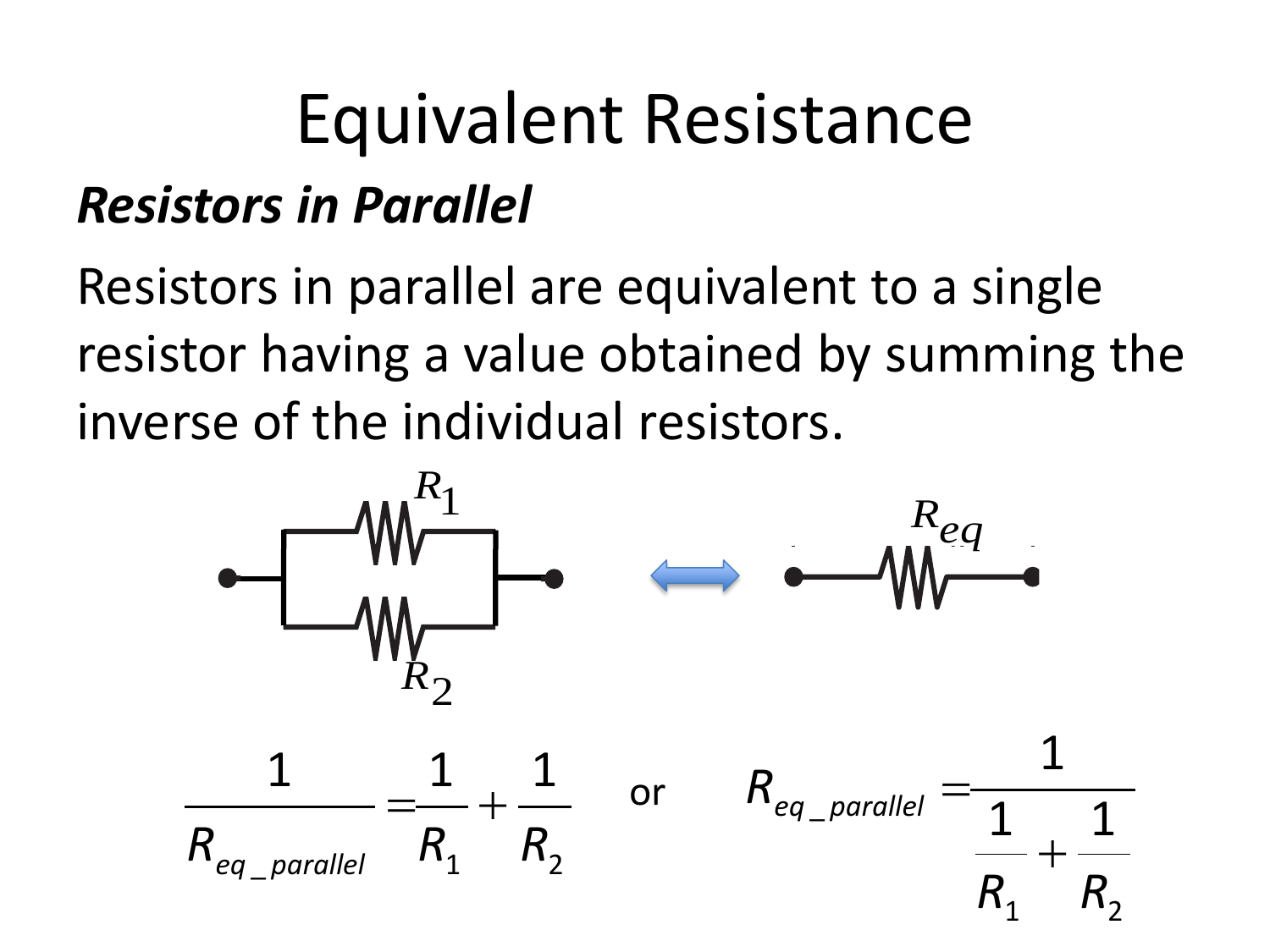## Two light bulbs